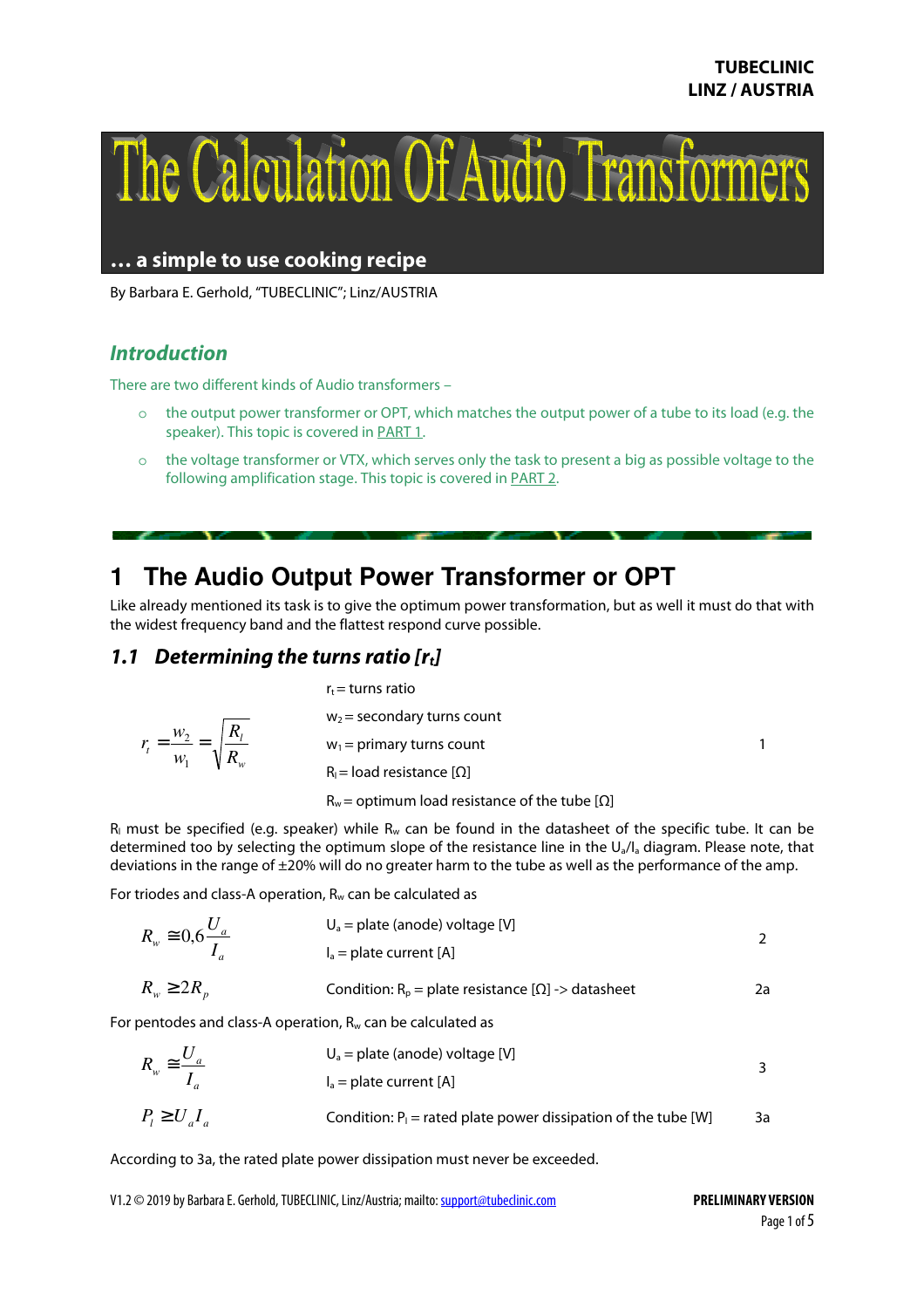In **"Push-Pull Class-A"** - with the whole operational range inside the steep and linear part of the chart – each tube is loaded by the same resistance  $R_w$ . Total primary resistance – called  $R_{aa}$  or resistance from anode to anode (or – plate to plate) – is therefore  $2xR_w$ .

$$
R_{aa} = 2R_w
$$
 R<sub>aa</sub> = total resistance [\Omega] of the primary winding -> database t

In **"Push-Pull Class-B"** only one tube works at each half-wave. Total primary resistance from anode to anode is therefore 4xRw.

$$
R_{aa} = 4R_w
$$
  $R_{aa} = \text{total resistance} [\Omega]$  of the primary winding -> database  $5$ 

In "Push-Pull Class-AB" the factors gather somewhat in between the above shown for  $R<sub>aa</sub>$ . That depends on the value, at which the amp transits from class-A to class-B operation.

### **1.2 Calculation of the primary and secondary inductance**

$$
L_1 = \frac{R_p R_{aa}}{2\pi \int_a (R_p + R_{aa})}
$$
 L\_1 = primary inductance [H]  
  $f_u$  = lowest freq. limit -3dB [Hz]

The secondary inductance is determined by the turn's ratio

$$
L_2 = L_1(r_t)^2
$$
  $L_2$  = secondary inductance [H]

#### **1.3 Calculation of the possible output power of amp stages**

The maximum output power is determined by the maximum distortion limit admissible. In Audio and HiFi amps, possible output power will be significantly less than in a guitar amp, though the same tubes are used. There is another reason to reduce the output, because distortion is not distortion -> while triodes will produce mostly even order harmonics, pentodes will produce more of the odd order ones. Most people will anticipate the even order harmonics as a pleasant adding of highs (e.g. Audio Enhancer or Exciter), while odd order will not be accepted with HiFi – even at really low percentage.

Single Ended Class-A ->

| $P_{out} = 0.25 P_{nc} \le 0.25 P_{i}$ | $P_{DC} = DC$ -power loss | triode            | $D < 5\%$ | 10 |
|----------------------------------------|---------------------------|-------------------|-----------|----|
| $P_{out} = 0.4 P_{DC} \le 0.4 P_{T}$   |                           | pentode $D < 2\%$ |           | 11 |
| Push-Pull Class-B ->                   |                           |                   |           |    |
| $P_{out} = 0.6 P_{DC} \le 1.5 P_{I}$   | $P_{DC}$ = DC-power loss  | triode            | $D < 5\%$ | 12 |
| $P_{out} = 0.7 P_{DC} \le 2.3 P_{i}$   |                           | pentode $D < 2\%$ |           | 13 |

Again "Push-Pull Class-AB" will give output power in between the values shown above.

#### **1.4 Physical dimensions of the OPT; core selection and turns count**

The size of the OPT and esp. its core depends on the needed AC power and the lowest freq. limit. The following calculation is quite conservative. Most products from the market use somewhat smaller cores. Therefore, if you do not drive a subwoofer (!), factor k might be inserted at 20 – 30% less value.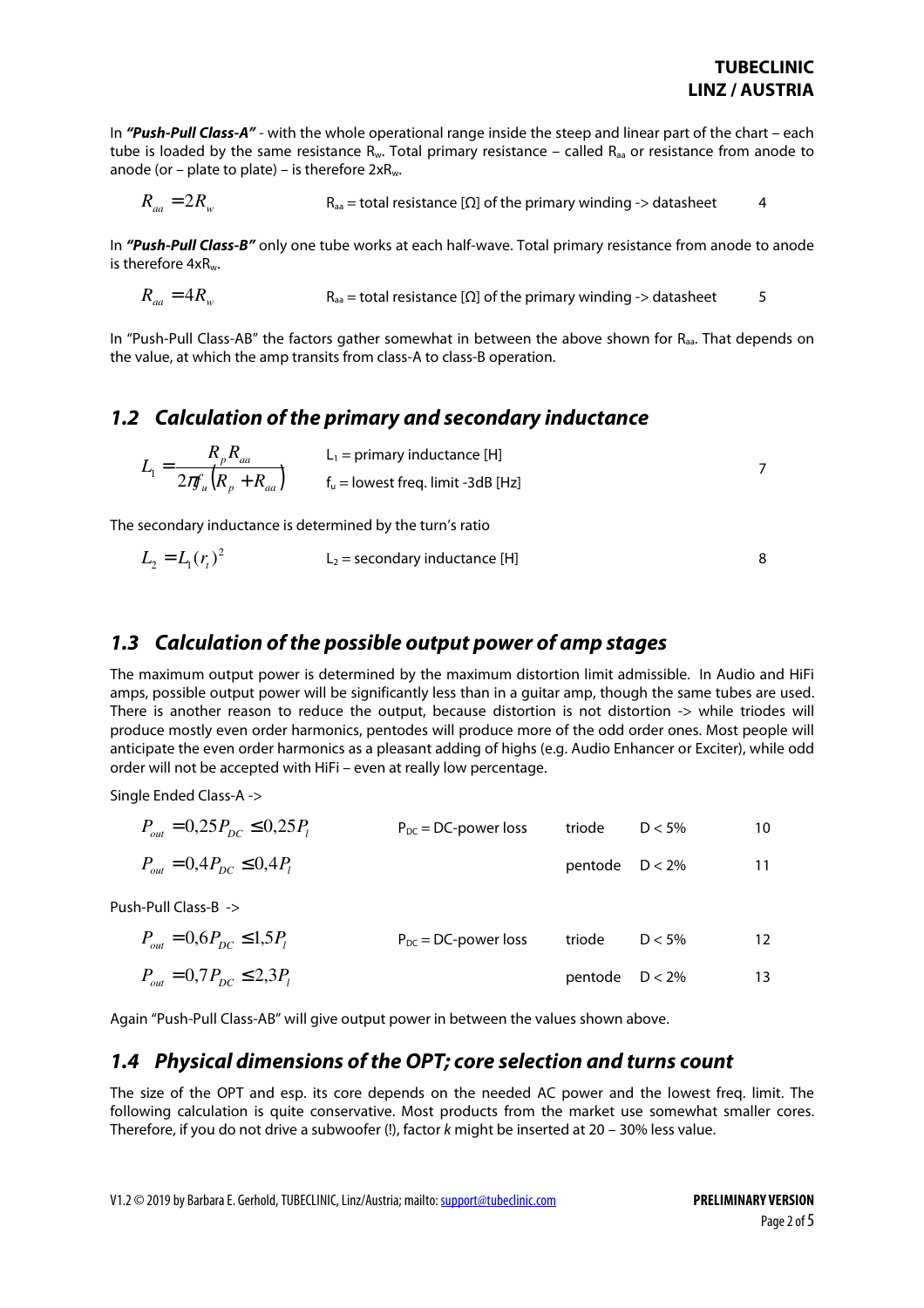|                                         | $A_{Fe}$ = cross section of the OPT's core (eff. core-section) [cm <sup>2</sup> ] |     |
|-----------------------------------------|-----------------------------------------------------------------------------------|-----|
| $A_{Fe} = k \sqrt{\frac{P_{out}}{f_u}}$ | $k =$ saturation coefficient; insert 15  25                                       |     |
|                                         | <b>HiFi</b> and SE-A -> 25, PP-A -> 20                                            | 14  |
|                                         | <b>Guitar</b> and SE-A -> 20, PP-AB -> 15                                         |     |
|                                         | OPT for class-B $\rightarrow$ 17                                                  |     |
| $airgap = 0,4\sqrt{A_{Fe}}$             | The width of the air-gap for SE operation in [mm]                                 | 15. |

OPTs for SE-A use need an air-gap, in order to withstand the DC-bias. Because half of the air-gap appears at both outer sections of the core, the actual gap to build is 0,5 times the calculated value. It must be filled with appropriate non-magnetic material like acryl, paper, cardboard, etc. Standard copy paper of 80g/m $^2$  shows a  $\,$ thickness of app. 0,1mm per sheet.

Before selecting a specific core-size you should have a look about what is available from the market in datasheets of a manufacturer, table books on electro-mechanics or at the web.

$$
w_1 = 2000 \sqrt{\frac{L_1}{A_{Fe}}}
$$
  $w_1$  = turns count of the primary winding  

$$
w_2 = w_1 r_t = w_1 \sqrt{\frac{R_t}{R_{aa}}}
$$
  $w_2$  = turns count of the secondary winding, due to turns ratio 17

The primary winding as well as the secondary winding should be divided into several winding blocks.

A rule of thumb says - the better the quality, the more winding blocks needed. A good standard for a power triode in SE-A is to wind the primary in 5 to 7 winding blocks – always in a way, that the secondary winding blocks are enclosed by the primary.

For example: 7 winding blocks of primary (all connected in series) with 6 winding blocks of the secondary (all connected in parallel).

# **1.5 Defining the correct wire diameters**

When you have chosen a sudden core type, you need to look-up for the correct coil former for this type. At the datasheet you will find the depth (d) and the width (w) of the section [mm<sup>2</sup>] for windings. The primary and the secondary each will need half of the section.

Under normal winding conditions the filling factor for copper will be app. 0,5. This understands that in the section of windings, the portion of Cu will be 50%. You can calculate the diameter of the wires ->

$$
d_1 = \sqrt{\frac{dw}{\pi w_1}}
$$
\n
$$
d_1 = \text{diameter of the wire for the primary winding [mm]}
$$
\n
$$
d_1 = \sqrt{\frac{dw}{\pi p w_2}}
$$
\n
$$
d_2 = \text{diameter of each wire of the several winding blocks}
$$
\n
$$
d_3 = \text{diameter of each wire of the several winding blocks}
$$
\n
$$
d_4 = \sqrt{\frac{dw}{\pi p w_2}}
$$
\n
$$
d_5 = \text{diameter of each wire of the several winding blocks}
$$

# **1.6 Checking the construction**

Normally a manufacturer lists the maximum possible power of a core together with the type in his datasheet. Have a look there. The listed power is the maximum possible at 50Hz (or 60Hz in the US). If you inserted a lower frequency in your calculations, the possible power listed needs to be corrected by the value -> **fu/50Hz**  resp. **fu/60Hz**.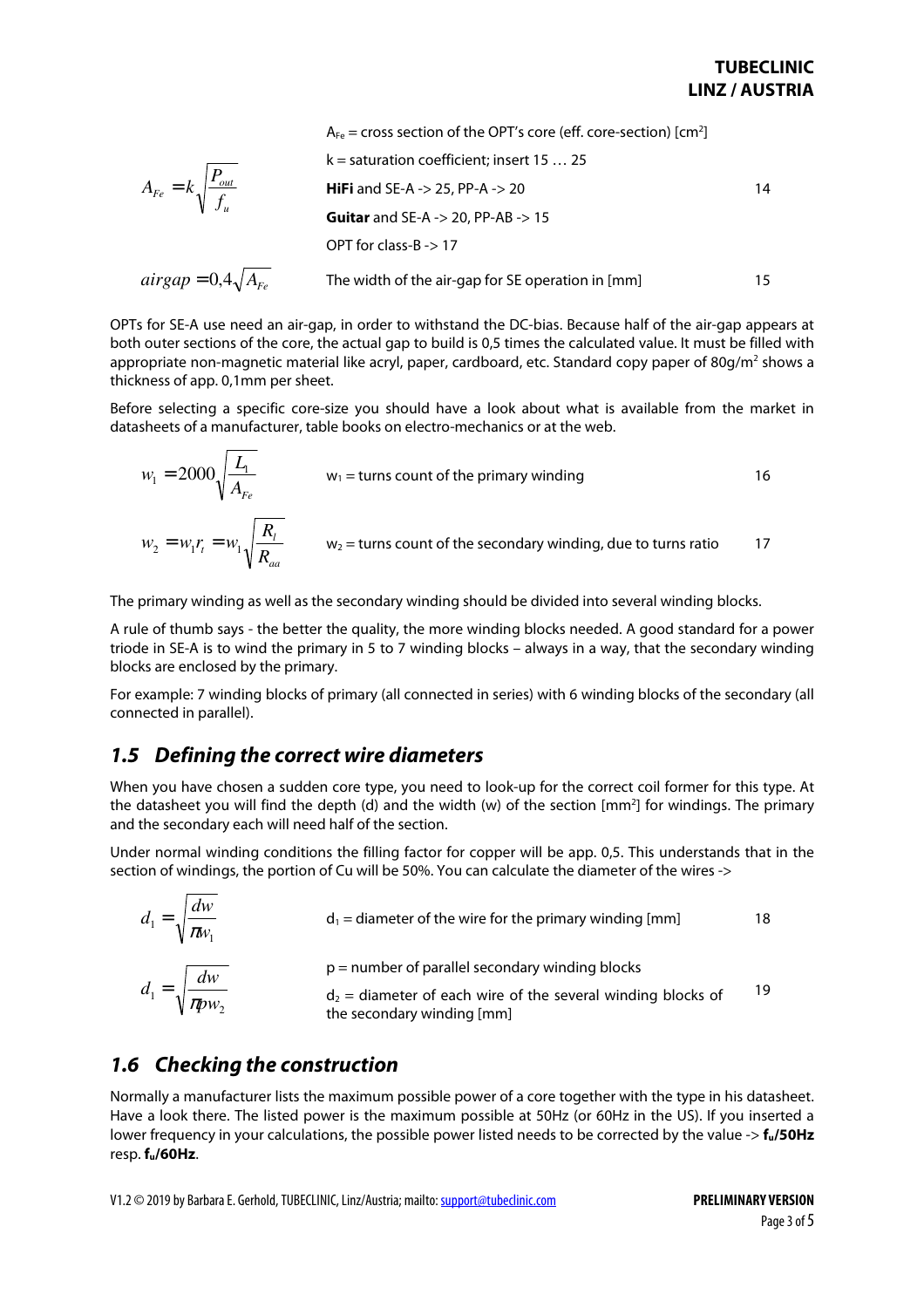Example: If the listed power was 100VA @ 50Hz and you wanted an OPT for fu = 20Hz, the correction factor is 20/50 or 0,4. Therefore it will be possible to transform 40VA @ 20Hz.

The listed power is furthermore assigned to the max. flux density possible. But it is only possible to calculate the OPT by using this value, if the primary voltage is rather constant – e.g. like if it was standard mains voltage. In our case, the primary voltage will vary widely. So it was better to reduce the max. flux density -> **Bred** (app. by 10% to 20%). Like before, HiFi will settle near -20% and an instrumental amp will be good at - 10%. This will decrease max power again by the same value.

Example: Like before our OPT was able to transform 40VA @ 20Hz from its 100VA core. Decreasing it by 20% for less flux density will achieve 32VA.

$$
P_{out} = \frac{B_{red} P_{core} f_u}{50}
$$
  $B_{red}$  = reduction factor of max. flux density (80 to 90%) = 0,8 – 21

The former calculations derive from the "main transformer equation" ->

$$
w_1 = \frac{2252.U_1}{f_u.A_{Fe}.B}
$$
 
$$
U_1 = \text{prim. voltage [V]}
$$
 
$$
B = \text{flux density [T]}
$$
 
$$
22
$$

$$
U_1 = \sqrt{P_{out} R_{aa}}
$$

$$
I_1 = \sqrt{\left(\frac{P_{out}}{U_1}\right)^2 + (I_{bias})^2}
$$
 The rms-current across each primary half is a combination of AC and DC.

#### Checking the wire diameter:

In the range of 10cm<sup>2</sup> to 40cm<sup>2</sup>, laminated iron-cores show a current density of app. 3A/mm<sup>2</sup>. C-cores and ring-cores are somewhat better, while ring-cores are only usable with tube-stages that are free of DC-bias (e.g. PP-amps). Now check if the calculated diameter from [18] is thick enough ->

$$
d_1 \ge \sqrt{\frac{4I_1}{1000\pi S}}
$$
l<sub>1</sub> results from [24]; in [mA]  
S = current density (app. 3A/mm<sup>2</sup>)

If this is true for  $w_1$ , it will be true too for  $w_2$ , because you used the same space for both windings.

# **2 The Audio Voltage Transformer or VTX**

These TX are necessary to match the impedance, output voltage of a mike or a phono-cartridge to an input. Somewhat rare but possible -> they can be used too to match two amplifier stages instead of usual capacitive coupling (Interstage-TX). In all cases the VTX is loaded by the impedance of the following stage only.

#### **2.1 Definition of the inductances**

*R*

The primary inductance  $L_1$  is determined by the internal impedance of the source. If  $R_i$  is unknown, it can be measured by a "V and I"- test.

$$
L_1 = \frac{K_i}{2\pi f_u}
$$
 R<sub>i</sub> = internal impedance of the signal source 26

The maximum secondary inductance is limited by the upper frequency limit  $(f_o)$ , stray-effects and capacitive loading. For instrumental purposes ( $f_0 = 7kHz$ ), a stray-factor of 0,05 and a total capacitive load of  $C_2 = 100pF$ we app. get  $L_2 = 200$  to 300 [H].